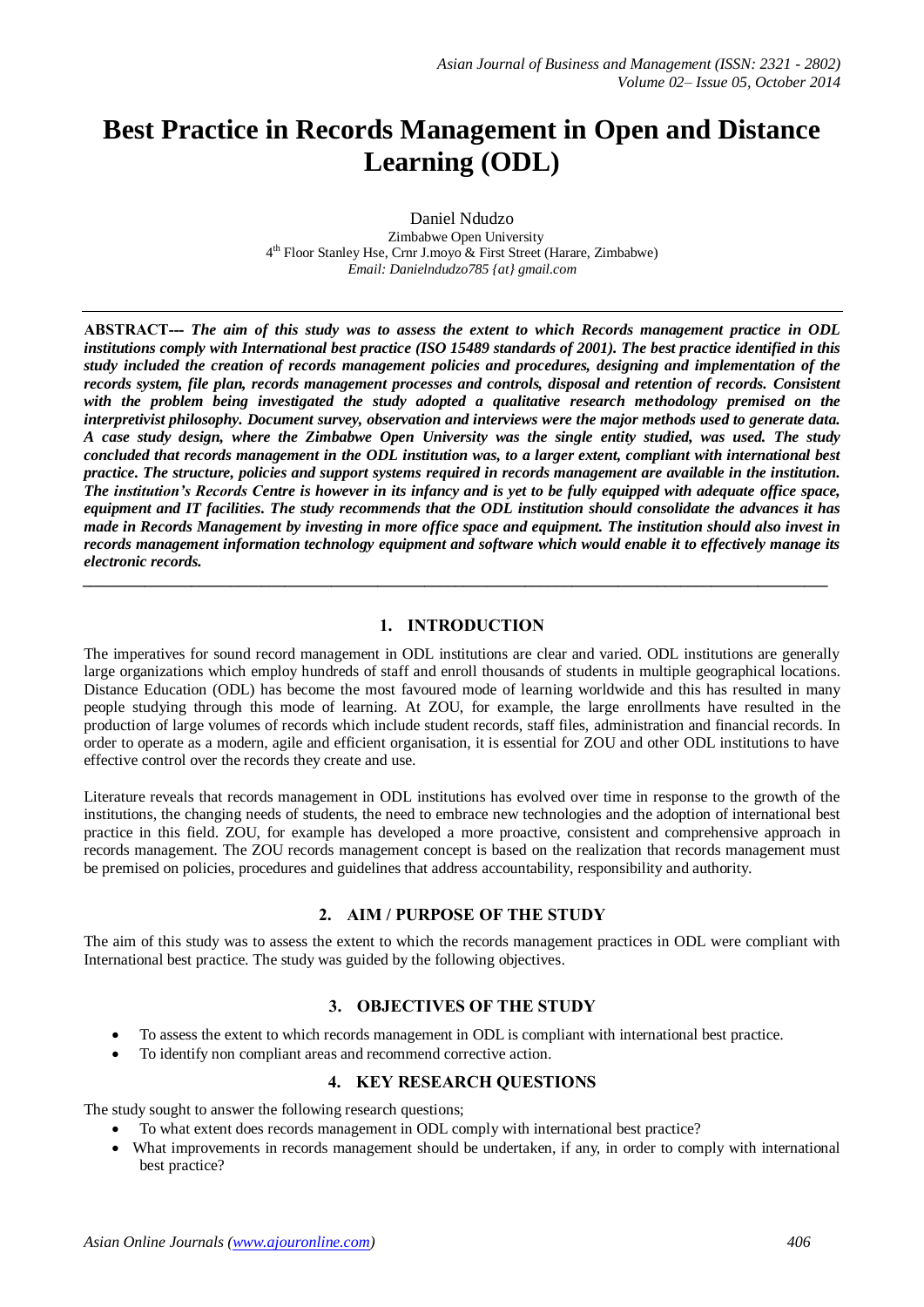# **5. REVIEW OF RELATED LITERATURE**

A record is defined as information, regardless of form or medium, created, received and maintained by an agency, institution, organisation or individual in pursuit of legal obligations or in the carrying out of business transactions (ISO 15489, 2001).

## *5.1* **Records management**

The ISO 15489:2001 defines records management as "The field of management responsible for the effective and efficient control of the creation, receipt, maintenance, use and disposition of records. It includes the processes of capturing and maintaining of evidence and information about business activities and transactions in the form of records."

## *5.2* **The imperatives for sound records management in ODL**

Records management ensures the proper creation, maintenance, use and disposal of records. Information is every organisation's most basic and essential asset, and in common with any other business assets, recorded information requires effective management (Michael, 1982). A good records management system ensures that information can be accessed easily, destroyed reliably when no longer needed and it enables organisations to fulfill their legal and financial requirements.

A well managed system of records management allows organisations to know what records they have, and locate them easily; increase efficiency and effectiveness; make savings in administration costs, both in staff time and storage; support decision making; be accountable; achieve business objectives and targets; provide continuity in the event of a disaster; meet legislative and regulatory requirements and protect the interests of employees, clients and stakeholders (Donald H. Kraft. 1985).

#### *5.3* **Best Practice in Records Management**

Best practice, generally refers to "any practice, know-how, or experience that has proven to be valuable or effective within one organization that may have applicability to other organizations" (O'Dell and Grayson, 1998). Best practices are exemplary or successfully demonstrated ideas or activities, viewed by some as top-notch "standards" for guiding benchmarking and making comparisons. The ISO 15459, (2001) evaluates an organisation's records management practice according to the following criteria; p*olicies and procedures, designing and implementation plan of the records system, file plan, records management controls, disposal and retention and records appraisal.*

# *5.4* **Theories of Records Management**

The Life cycle, Continuum, Hybrid theory and the Entity life history constitute some of the theories that form the core of records management theory.

# *The records life-cycle theory (T Shellenberg 1930s)*

The Records life cycle model assumes that records are initially kept for organizational purposes, and implies that after their usefulness, they may be retired into archival custody. Records move through three stages from their creation to disposal. The three stages through which records pass are current records, semi- current and non-current records. The ZOU records management practice has a similar design where current records are kept and maintained at the Departments where they are required for current operations.

Semi-current records are records required infrequently in the conduct of current University business. These should be transferred from user offices to a records centre pending their ultimate disposal. Non-current records are records no longer needed for current business. They are retired to the records centre as archival files if they are of enduring value.

# *Hybrid records life cycle theory (Ngulube & Tafor, 2006)*

The Hybrid theory integrates the prenatal phase of the continuum theory with the records life cycle conceptual stages to come up with a model which is more suitable for managing records in this modern era of information management. The Hybrid theory assumes that records management involves planning, organizing and controlling the records system through the prenatal phase, current phase, semi-current phase and the non-current phase.

The Hybrid theory arguably is the most relevant and current theory which integrates several elements required in records management international best practice. The prenatal phase is where the records policy and objectives are conceived. The current and semi-current phases are made up of several elements of the design and implementation requirements of the records management system. The non-current phase relates to the security and responsible management of non-current records which have enduring value to the institution.

The theories of records management mentioned above give an in-depth understanding of the concept of records management. They are a historical reference of the trends in records management and are essential in understanding the current school of thought in records management best practice.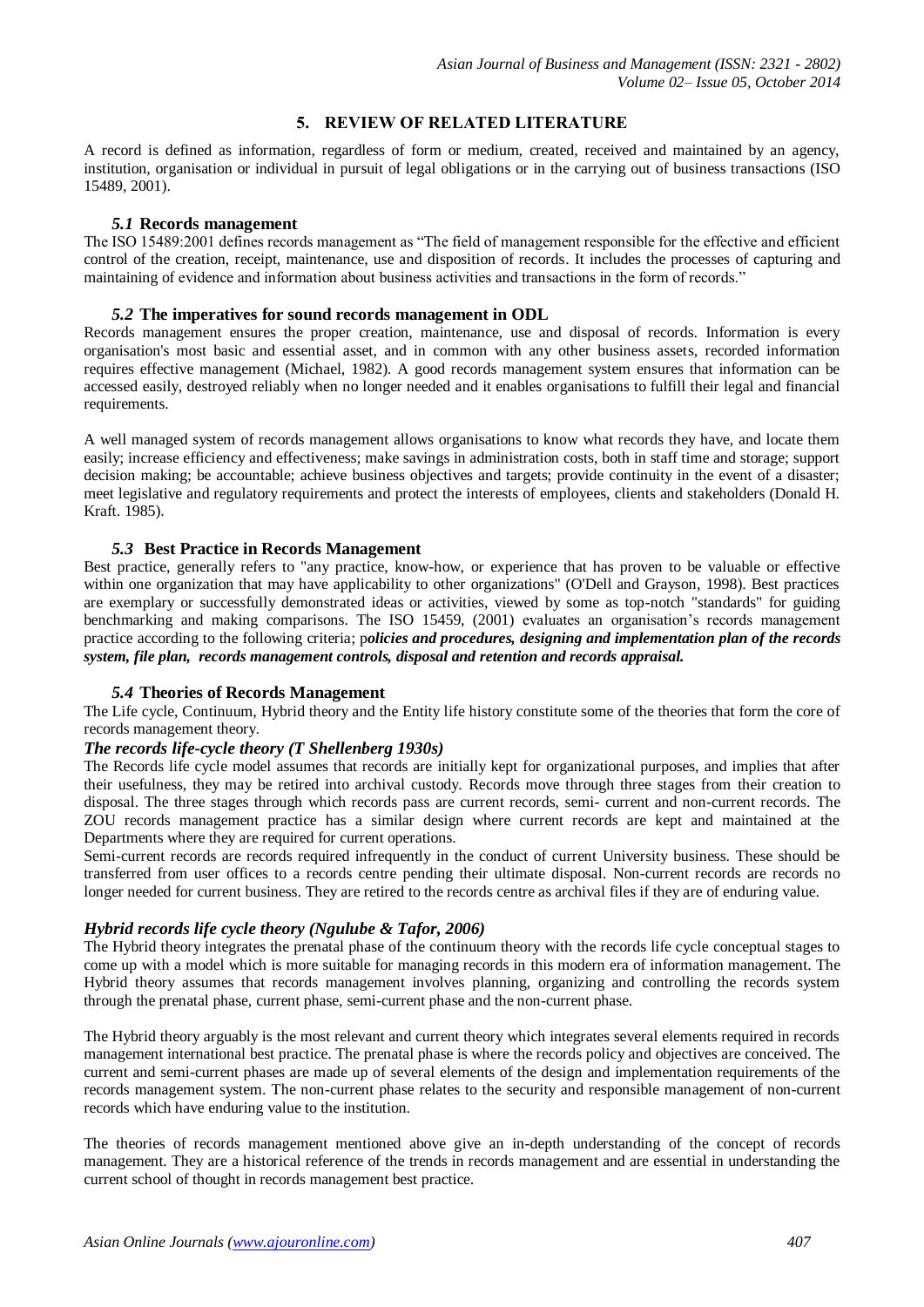# **6. METHODOLOGY**

This paper employed the case study method, which falls within the qualitative research methodology. Document survey, observation and interviews were used to review the records management practice at ZOU, which is one of the leading ODL institutions in Zimbabwe and in the SADC region.. The researcher analysed the ZOU records management policy and procedure manual, records management processes and controls, monitoring and records audit techniques and staff training. These key records management processes were matched with the requirements of ISO15489. The Researcher also interviewed ZOU Records Centre employees.

The research techniques referred to above are often criticized on the basis of the greater likelihood of producing biased results. For example, the interviewees could provide a more positive image of the ZOU Records Centre given that the findings of the study could be perceived as having an effect on their credibility and competence as ZOU employees. It should, however, be appreciated that the same research techniques do provide a more informed insight of the research area, hence the results and conclusions produced are considered to be more reliable. In addition the triangulation of methods enhanced rigour in this study.

# **7. DISCUSSION OF FINDINGS**

#### *7.1* **Does the ODL institution's Records Management system meet International Best Practice?**

The researcher noted that the University records management function is executed primarily through the Records Centre. The Unit was formally established in 2012. The Records Centre is guided by a policy document which spells out its roles and responsibilities. It is manned by professionals in Records management*.* It was observed that before the Institution's Records Centre was established, an extensive environmental analysis (records management survey) was conducted to get a full understanding of the legal, social, political, economic and technological variables that would affect its functioning. Research was carried out in two phases, the first phase being external environmental analysis investigating the external factors cited above. The University conducted consultations with the Standards Association of Zimbabwe with an objective to establish a quality driven Records centre which is well informed of the international standards requirements and the legal formalities. The second phase was the analysis of the internal business operations which clearly defined the needs of the institution's operational records management requirements. The Records Management department is guided by 5 principles which are; reliability, integrity, compliance, comprehensiveness and systematic.

#### *7.2* **Compliance to best Practice**

Compliance to best practice in records management generally entails setting and surpassing standards in key records management areas. The key areas identified and adopted by the University are; policies and responsibilities, design and implementation of the records system, records management processes and controls, monitoring and auditing, and training. These are as per the requirements of ISO 15489 standards of 2001.

#### *7.3* **Policies and Responsibilities**

The Researcher observed that the purpose of the University's records management policy is to guide the building of a comprehensive and compliant records management program that must demonstrate the key elements of efficiency, effectiveness, consistency, accountability and accessibility. The ZOU records policy, in summary, points out that; the University records management systems and practices shall conform to international records management best practices. University records shall be available and accessible every time to meet administrative, financial, legal and any other requirements of the University. All print and electronic records are official University records. The records shall be classified and indexed according to the ZOU House Style. The Policy objectives are intended to establish records management systems that are in conformity with international standards in records management (ISO 15489 of 2001), provide a framework for management of the University records and to ensure that all activities and decisions of the University are fully and accurately documented.

The Institution's records management policy statement and objectives reflect a strong quality driven ODL records management framework. The policy is in line with the SAZS/ISO 15489:2003 and the National Archives of Zimbabwe Act (Chapter 25:06) both of which guide the proper management of both print and electronic records in formal organizations. The Institution's records management policy gives senior management the responsibility to supervise the implementation of the records management policy. Senior management are mandated to ensure that the records policy is adhered to, monitored and evaluated. The Registrar of the University must ensure that the policy is regularly revised and that the policy is approved and distributed to all units.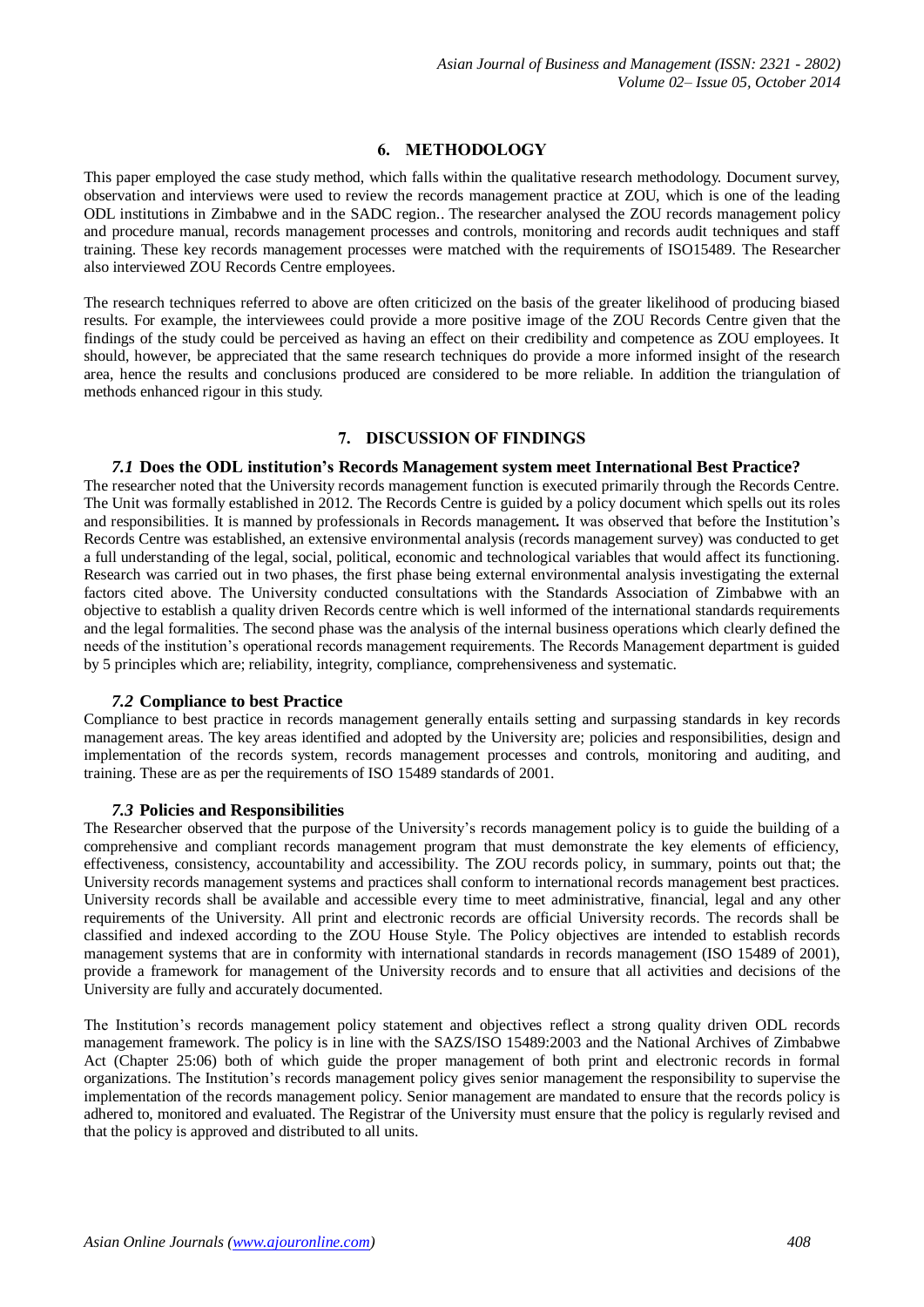The policy further stipulates that Deans of Faculties and other Unit Heads shall ensure that all their staff members adhere to the records management policy. All members shall comply with the legislative provisions and administrative requirements needed to create, manage, protect and provide proper, accurate, adequate and complete University records.

#### *7.4* **Records Management Procedure Manual**

The study revealed that the ODL institution has in place a records management procedure manual whose purpose is to guide the institution's personnel in creating and managing records. It outlines the processes for records registration, classification, retention, transfer, and disposal using records management software.

The Records Management Procedure Manual was developed to provide guidelines for creating consistent and meaningful file names, explain the registration process, describe the institution's Writing House Style for record classification and how it should be applied, describe the procedure for transferring records and to explain the records retention and disposal procedures. The procedure manual, among other key terms, defines and explains procedure on the management of active or current records, semi-active/ semi-current records, non-active/ non-current records, archival records, confidential records, records appraisal, disposal and destruction of records and preservation of records.

#### *7.5* **The Institution's file plan**

Documentary evidence revealed that the Institution has a file plan which facilitates the orderly arrangement and storage of documents. This file plan enables the quick retrieval of information. It reduces duplication of effort in the storage of records. It was also noted that the file plan complemented the procedure manual. It included the records series, file organization, active file locations, file transfer instructions, file retention and disposition instructions, and other specific instructions that provide guidance for effective management of records, including vital records. The File plan specify how records are to be organized once they have been created or received, provide a "roadmap" to the records created and maintained by an organizational unit, and facilitate the disposal of the records.

#### *7.6* **File creation (Registration, Classification and Indexing)**

The objective of the Registration, Classification and Indexing system is to use filenames that provide enough information that they can be readily understood by employees and at the same time provide an effective file system that saves space and funds. All files and communication created within the Institution are given a unique identifier to provide evidence of the origin and context of the document. Records are classified according to the department or unit of origin and the context of the document. The House Writing style simplifies communication and enables understanding and confidentiality of communication within the institution.

#### *7.7* **Student records**

The study revealed that the processing of students records is done through creating individual student files. A student file is created by assembling the necessary documents and information. An activity tracking form keeps details about the movement of files from the records office to where ever they are requested to provide information. Student files are filed in Regional Centres, programme by programme, alphabetically by surname and each file has dividers that demarcate different activities/documents/information captured in the student's file.

# *7.8* **Staff files**

A personal file is updated through the filing of personal correspondences pertaining to a member. Such correspondences may include correspondences generated from the various units of the University, for example performance appraisal forms and action plans. Copies of additional qualifications acquired during the course of one's employment are also placed in the file when received. These copies are placed in the personal files. An activity tracking form is used to keep details of the movement of a staff file from one office to another.

#### *7.9* **Administrative records**

The processing of administrative records involves the opening, date stamping, and recording of correspondences in incoming and outgoing registers. It also includes sorting and classification of records into the appropriate classes and filling documents.

# *7.10* **Preservation and Security**

The University records are protected from theft, vandalism, sabotage, unauthorized access and perusal, computer assisted fraud, computer virus, water, sunlight, fire and dust. The university employs several mechanisms which include the employment of security systems, use of lockable cabinets and drawers. The University uses security passwords and up to date antivirus systems for protecting electronic records from viruses, malicious programmes, unauthorized access and destruction. It is University records policy that under no circumstances shall records be filed or placed on the floor where they may be exposed to biological, physical and environmental threats. The University Records department has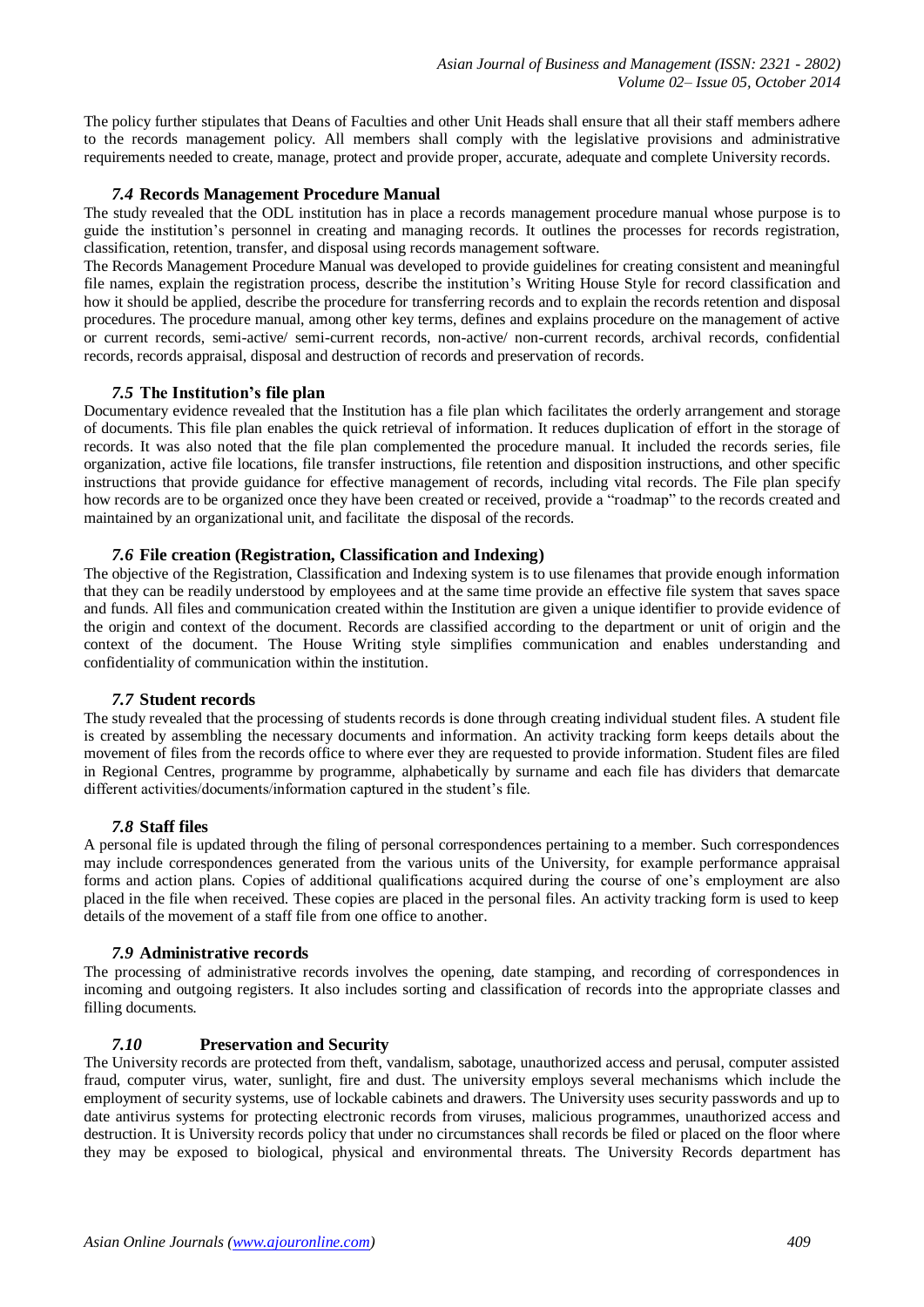developed mechanisms for the preservation of records under the security, access and use, maintenance, storage and vital records management procedures.

# *7.11* **Vital Records**

The University's vital records are marked and recorded specifically as vital records, listed and utmost care is taken to ensure that they are secured. The University employs a vital records management programme to cater for such type of records.

# *7.12* **Access, use and storage of Records**

Access to records is regulated by access procedures and authority controls. Access to the records and use is authorised to the Institution's personnel only and is strictly for the execution of University business.

[Vital records](http://en.wikipedia.org/wiki/Vital_record) such as students' records, staff files, financial records, administrative records are stored in a disasterresistant safe or vault to protect them from fire, floods, earthquakes and possible destruction during human conflict. Fire extinguishers and smoke detectors are installed in offices housing vital records.

# *7.13* **Records management controls**

The Records Management processes and controls ensure that records are created/received, maintained, used and disposed of systematically and according to established records management principles and the University policy. The University established physical and intellectual control mechanisms over the records so that the organisation knows what records it has, where they are and what has happened to them. The control mechanisms are monitored and fall under the direct responsibility of the Records Centre. The Records Centre is responsible for training ZOU employees on the requirements and performance standards of ZOU records management as outlined in the policy document and procedure manual. The control mechanisms are in the form of procedures on retention, registration, classification, storage and handling, access, tracking, transfer and disposal of records.

- Classification refers to the categorization of records in systematic and consistent ways so that related records are grouped together to facilitate capture, retrieval, maintenance and disposal.
- Language control refers to the use of language control tools (the ZOU House writing Style) which are specific to the organisation and familiar to ZOU employees only. The ZOU language control uses a combination of index numbers and the classification system.
- Indexing relates to attaching searchable terms (from the ZOU House Writing Style) to records to help with retrieval.
- Tracking tracking the physical movement of records to know who has used them and where they are at any one time. ZOU has standard record registration and transfer guidelines in its procedure manual

# *7.14* **Auditing**

The ZOU Records Centre is mandated to carry out an annual audit of the institution's Records management function. The audit assesses the compliance of the institution's records policy and practice to international best practice. Through the audit, the Records Centre assesses the strategic fit of the records policy. The Unit submits the resultant annual report, with recommendations to senior management through the Registrar

Auditing is an essential aspect of the records retention and disposal process at ZOU. Finance and Administration Records are disposed or retired subject to an Audit. The auditing of records ensures accountability and transparency in the institution.

# *7.15* **Training**

Continuous records management training is a priority for any organization which seeks conformity to ISO 15489 (2001) standards. Continuous improvement entails the continuous training of records professionals, senior management and all employees so that the records management systems and operational standards are consistent throughout the organization. The ZOU records management department is manned by professional records officers who have experience in the records field. It is the University's policy to employ such highly qualified staff. The university is also fully committed to further improve the records management function. ZOU supports employee development through financing for academic progression and subsidizing employees who undertake refresher courses.

# *7.16* **Transfer of records**

Records that are no longer necessary in the daily course of business will be transferred to the Records Centre where they are retained as indicated on the records retention schedule. Semi current records as defined in the Policy document are records which are not required frequently in the conduct of current business. The Records officer (Current Records) informs the Records Officer (Semi-Current Records), in writing, of the intention to transfer the records from creating offices to the Records Centre.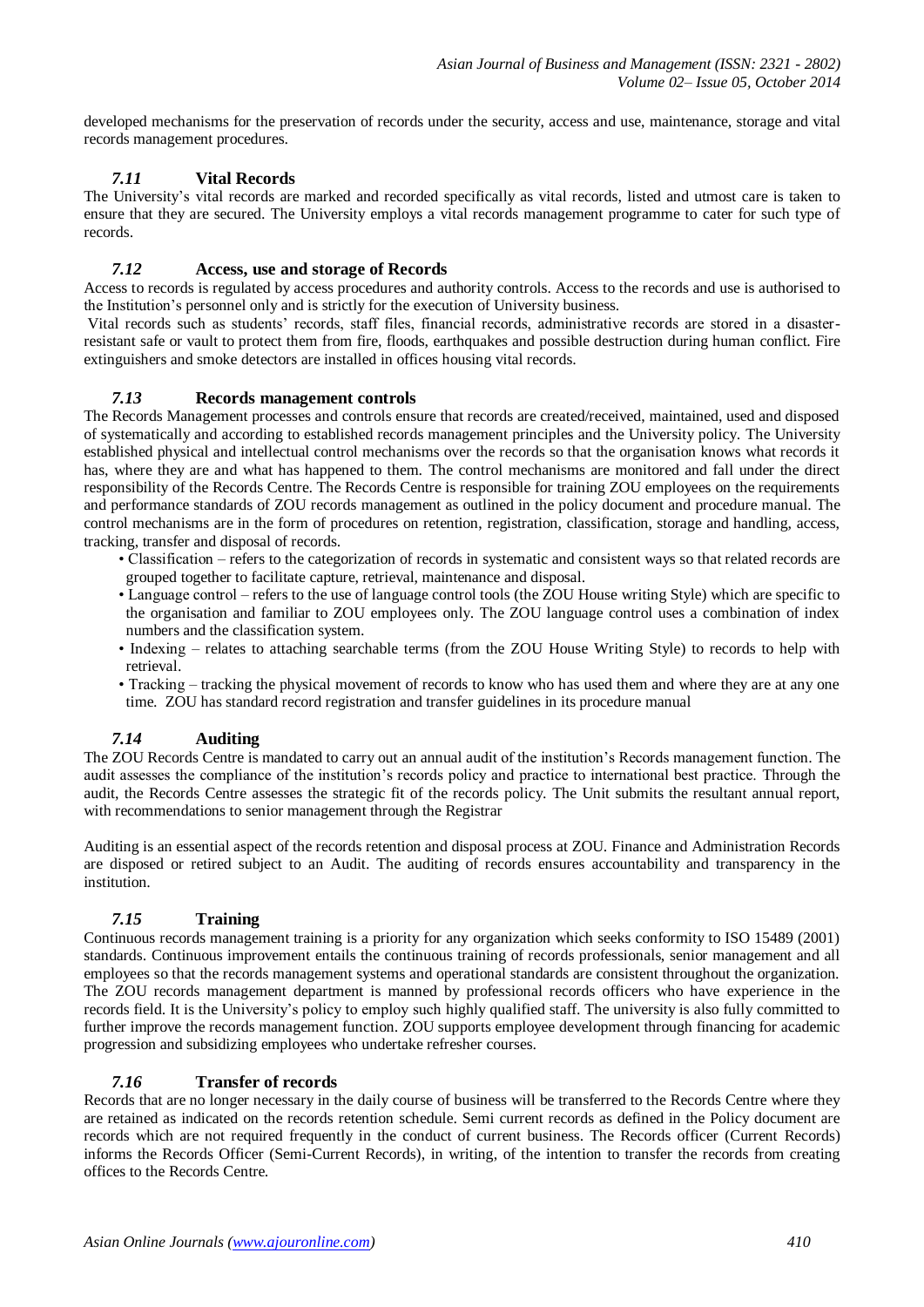On Transferring, the Records Officer (Current Records) packages the semi-current records in acid-free archival storage boxes. He/ She legibly and correctly complete, in triplicate, a record transmittal list that shall accompany the consignment to the Records Centre. The standard ZOU records transmittal list bears the following information; Name and address of transferring office, the consignment number, description of records being transferred and covering dates of the records contained in the package. The Records officer (Current Records) takes the packaged records, accompanied by the records transmittal list and hands over to the Records Officer (Semi-Current Records) at the Records Centre. The Records Officer (Semi-Current Records) signs the transmittal list as proof of receipt of the records and takes over the custody of the transferred records in the storage boxes. The Records officer shall enter details of the transferred records into records accessions register.

Following the closure and retirement of records the Records Centre schedules the records for disposal by reference to authorized disposal schedules. Records are sorted by disposal date and listed on a Records Transfer Transmitted List. Whenever possible, records with the same disposal date are listed together on the same page and placed in the same box.

# *7.17* **Disposal and Retention**

Records retention and disposal at ZOU is performed after an appraisal process. Disposal of any records without prior appraisal process is illegal. Appraisal is the process of evaluating records to determine their retention or disposal based on administrative, legal, fiscal and historical values. Retention and disposal of Records within ZOU is conducted in accordance with the approved retention and disposal schedules produced upon appraisal. The Retention Schedule is integrated into the classification scheme. It is the responsibility of the Registrar to retain and dispose of records according to the records retention schedule. No other official or employee of the University is allowed to dispose records without authority and without adhering to the records retention and disposal schedules. This is deemed illegal by the University policy. The purpose of the records disposal system is to ensure that authorized disposal instructions are effectively and efficiently applied to ZOU records. This is done uniformly in all Regional Centres to ensure that records of continuing value have been retained in appropriate locations for the required period of time. This facilitates the timely destruction of records in a secure manner.

# *7.18* **Retention periods (examples) as per Disposal schedule**

It is common that records found having enduring value may be disposed of by transfer for further retention as archival records to the Records Centre. Those found having ephemeral values can be disposed of by distribution (burning, shredding). All other non statutory records, excluding the audited financial statements and the bank statements are disposed of immediately after their usefulness.

The University has set standard retention periods for different classes of records; these are indicated in the ZOU records disposal schedule as follows;

Administration – retention periods for these files range between 7-10 years. Invoices and stores records are retained for at least 7 years and are disposed subject to an Audit. Transport (accident and insurance) reports are disposed after 10 years. Records for movable assets are retained for at least 30 years.

The Articles of incorporation, Deeds titles, leases, Mortgages and other important University documents are classified as permanent records and are not destroyed. They are transferred to a dedicated archival facility for preservation.

Finance - Budgets, Expenditure, Revenue and other essential Banking records are retained for at least 10 years and are disposed of subject to Audit. Weekly and quarterly finance reports are retained for at least one year and are disposed of subject to an Audit. Records document the decisions and activities of the private and public institutions and they serve as benchmark by which future activities and decisions are measured. Without good records management, officials are forced to take decisions on an ad hoc basis without the benefit of an institutional memory. It is important to realize that records are essential for the effective and productive functioning of all organizations and the Open and Distance Learning sector is not an exception. Records management is a fundamental activity of administration as records provide a reliable, legally verifiable source of evidence of decisions and actions.

# **8. CONCLUSION**

The purpose of this study was to assess the extent to which records management in ODL complies with international best practice. The study revealed that the ODL institution has established a standalone Records Centre that is responsible for managing all institutional records and ensuring full compliance with international best practice.The University has ensured that critical resources for the Records Centre are available. The institution has also established the structures, policies, procedures and guidelines for the Records Centre and the institution's records management function in order to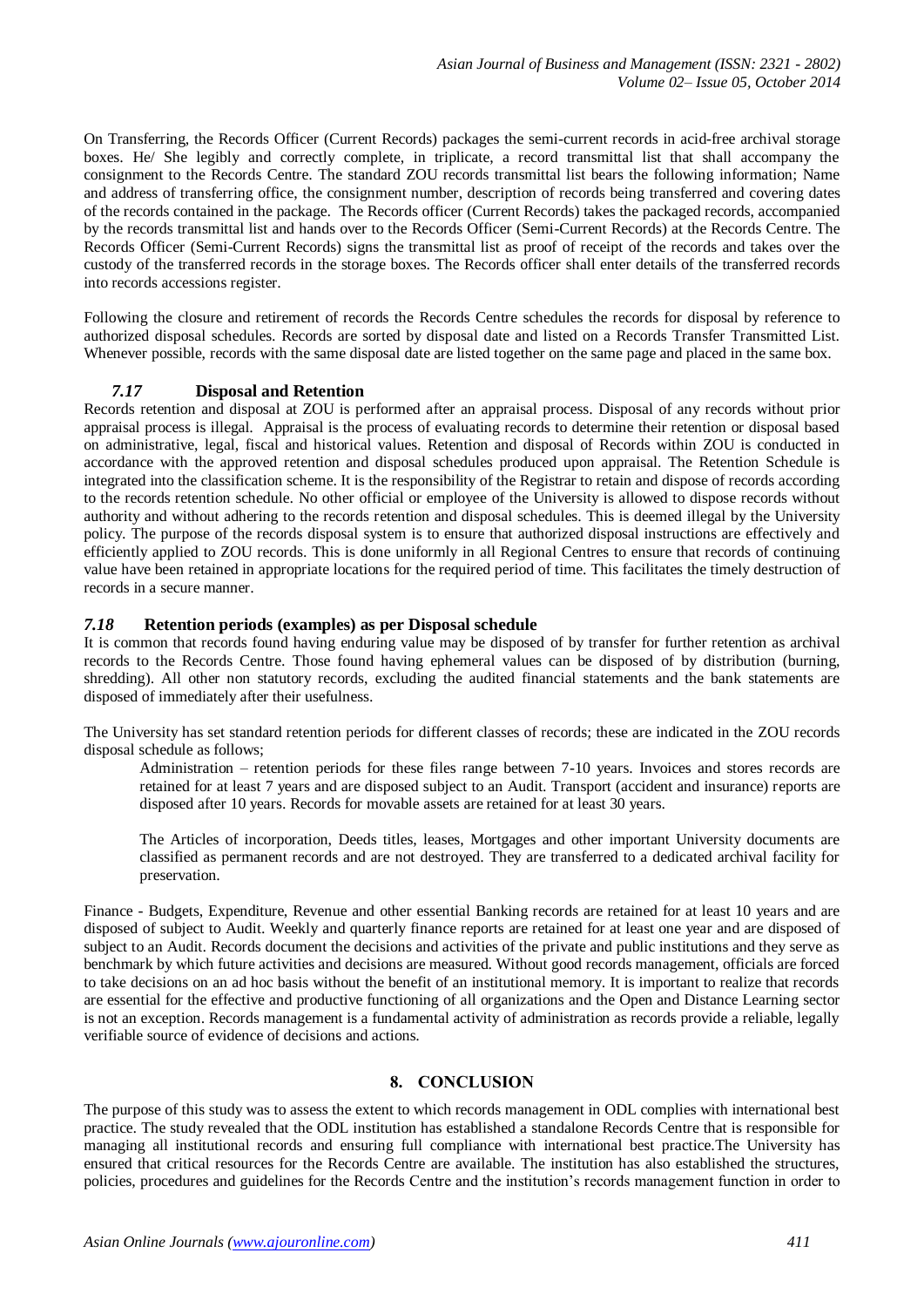fully comply with the requirements of international best practice. The study also revealed that the Institution's Records management function operates with a vision to fully comply with International standards and currently is in the process of getting an ISO (15489 of 2001) certification.

The study concludes that the Zimbabwe Open University is, to a greater extent, compliant with International Best Practice. ZOU has developed a Records policy which clearly spells out responsibility for senior management and all ZOU staff. The University produced and distributed the Records management procedure manual which gives specific guidelines to all ZOU employees. The University also centralized its records management function into a department which manages all institutional records in a professional manner while ensuring their safety and fostering accountability.

The ZOU Records centre though rich in structure and having a world-class conception is still at its infancy and needs to be nurtured in order to be fully compliant with international best practice. The Unit and other offices which develop and keep University records are yet to be provided adequate and appropriate office space and furniture. The institution needs more lockable desks and cabinets to store files.

Though the ZOU records centre has made headway in managing physical records, it is still lagging behind in managing electronic records.. Employees are still using different external e-mail accounts as they are yet to create ZOU e-mail accounts. The use of personal email accounts is a security hazard in future as employees may still retain ZOU information and use it after leaving the institution .The university's electronic records file plan is yet to be developed for the access and sharing of electronic records between employees. The University is yet to acquire and install electronic Records management software. The major contribution of this study has been its ability to benchmark records management practices in ODL against international best practice. This information will assist the ODL institution to monitor on a regular basis the performance of its records management unit in line with international best practice.

# **9. RECOMMENDATIONS**

Basing on the above findings, this study comes up with the following recommendations;

- It is recommended that ZOU consolidates the Records Centre's viability by investing in more office space and other essential resources. It is therefore necessary for the records function to receive substantial funding to address this issue.
- ZOU needs to embrace the latest information technology in records management. The institution should acquire and install software to effectively manage electronic records.
- It is also recommended that ZOU employees use ZOU e-mail accounts to communicate official information rather than their own external email accounts as University records may be exposed to constant security risk.
- The ZOU Records Centre is at its infancy and is still developing. This development has to be nurtured within the University's vision of being a world class distance learning University. This calls for continuous improvement and adaptation to international trends. There is, therefore, a compelling need to forecast and plan for change.

# **10. REFERENCES**

Brown, R, 1991-92. Records Acquisition Strategy and its Theoretical Foundation: Archivaria

Dearstyne, B.W.( 2009) Managing records and information programmes: Principles, Techniques and tools. Lenexa, Kansas: ARMA International

Eastwood T and Mcneil H (2000) Currents of Archival thinking: Santa Barbara; Libraries Unlimited

Gililand-Swetland, Anne J. "Enduring Paradigm, New Opportunities: The Value of the Archival Perspective in the Digital Environment."Washington, D.C.: Council on Library and Information Resources, February 2000. Available at *www.clir.org/pubs/abstract/ pub89abst.html*

Upward, Frank. "Modeling the Continuum as Paradigm Shift in Recordkeeping and Archiving Processes and Beyond: A Personal Reflection." *Records Management Journal*.Vol. 10,No. 3 (2000).